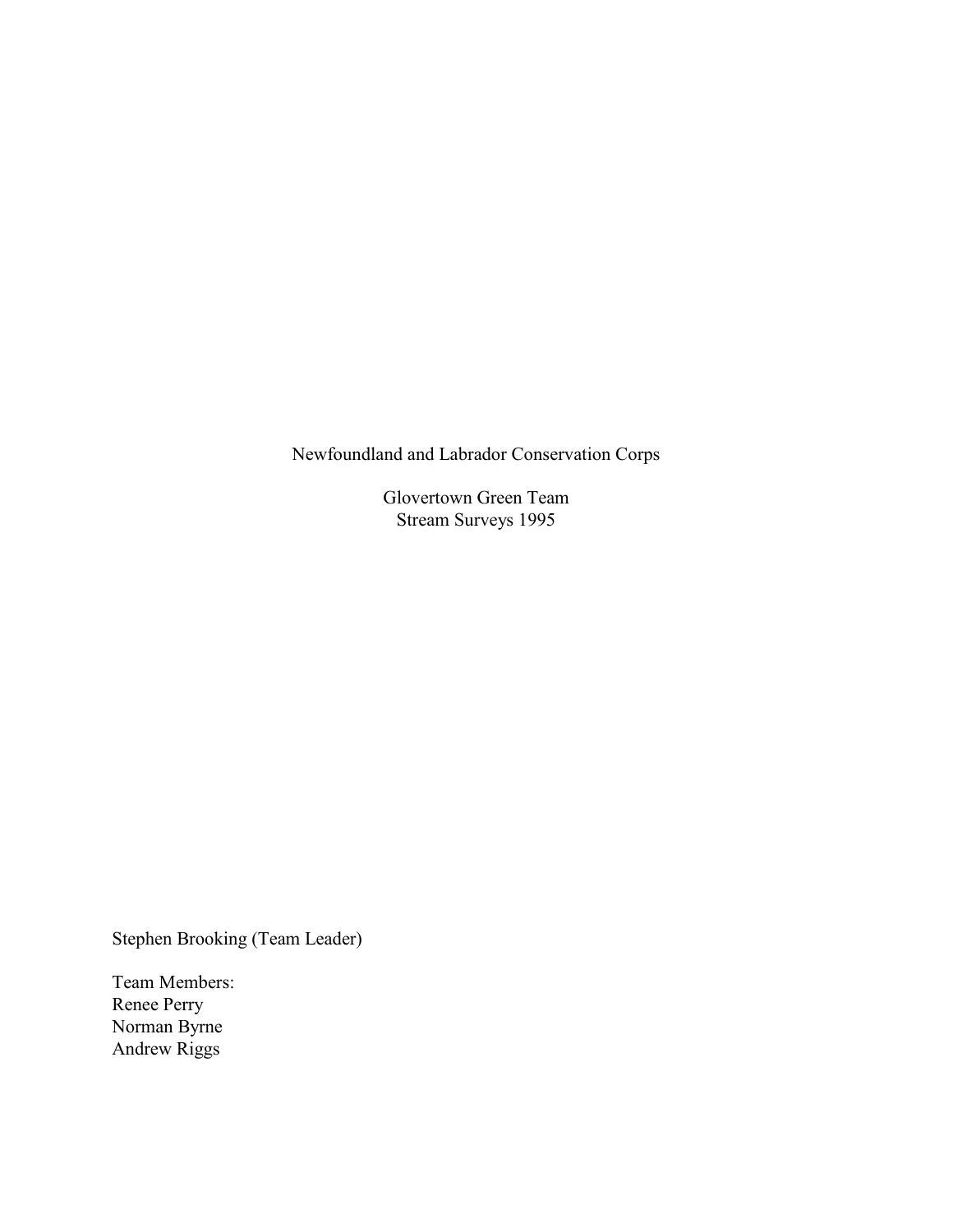Beginning the second week of July, the Conservation Corps consisting of four university students from Glovertown, began conducting stream surveys on the section of Northwest Brook flowing above the Trans Canada Highway. The members included Stephen Brooking, team leader, and Renee Perry, Norman Byrne and Andrew Riggs, team members. It was the first experience for the team doing stream surveys, and all members were anxious to begin work. Being outdoor enthusiasts, a summer working on Northwest Brook was very well received, although the flies were annoying, the heat was bothersome, and the terrain was quite rugged. It took approximately fifteen working days to reach the destination, Gull Pond. The team would begin at 7:00 am each morning, and at 2:30 pm would head back to the Alexander Bay-Terra Nova Development Association to finish writing up daily surveys, and when 4:00 pm arrived the members would conclude the work day.

The following is an in-depth description of the experiences over the course of the summer.

The first thing that comes to mind when one thinks about Northwest Brook is the great number of obstructions that impede migration for several species of fish. There are numerous beaver dams and houses- especially close to the Trans Canada Highway. These range in size from small, narrow, seeping dams, to wide, solid, impassable dams. There is debris (alders, dried aspen) littering many portions of the brook, that, at this point in time, may not impede any migration. However, eventually this debris may build up and could prove to be a barrier to fish. On some parts of the brook, just below large beaver dams, the brook overflows and it was hard for the team to locate the main stream channel. If these dam/obstructions were removed then we are positive that the water would flow in a deep, fast running channel rather than by overland flow.

The second thing that comes to mind when we reflect back on the brook, are the beautiful, deep runs and pools that are found throughout the entire brooks' length. In parts there is shallow, slow running water with lots of hang-up debris. Yet in other places, there are beautiful, deep pools and swift flowing runs which seem suitable habitat for fish species. It seems the large obstructions located just past the highway stop any migration upstream that a fish may have to the beautiful, deep pools. We also came across five or six small flats and the same number of steadies ranging in size from 50m x 15m to 200m x 60m. These flats and steadies were subject to heavy siltation, and for the most part, they were relatively shallow. Lily pads and large boulders are characteristic of these areas. Also much of the brook contained rubble to cobble sized rock. Large and small boulders were common throughout the brooks' length, with lots of instream vegetation growing on and around them. In some areas we came across excellent spawning beds consisting of gravel and small cobble substrate. Unlike the high percentage of riffle and runs encountered, sand was hardly ever seen. The water level of Northwest Brook fluctuated from low to medium levels all summer long. In some areas where obstructions were present, the water slowed to a trickle. However, the water ran swiftly and the channel width was fairly wide; it also seemed the temperature of the water remained relatively cool during the summer.

Undercut banks can be found on nearly all portions of Northwest Brook. The overhanging